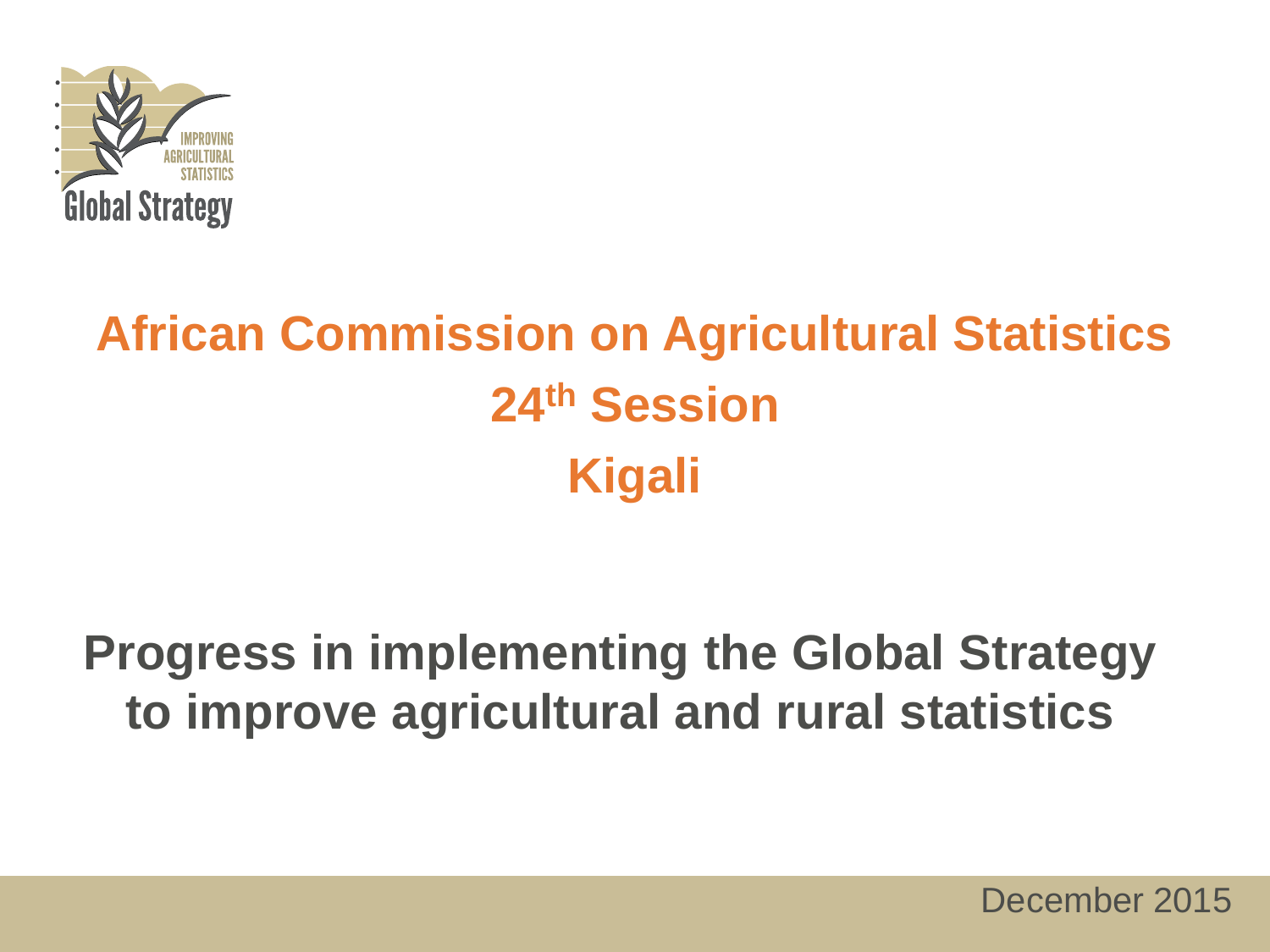

# **Outline**

- **1. Reminder on the Global Strategy**
- **2. How far are we in the implementation?**
- **3. Progress on cost-effective methodologies**
- **4. Resource mobilization: where we are**
- **5. Conclusion: what needs to be improved**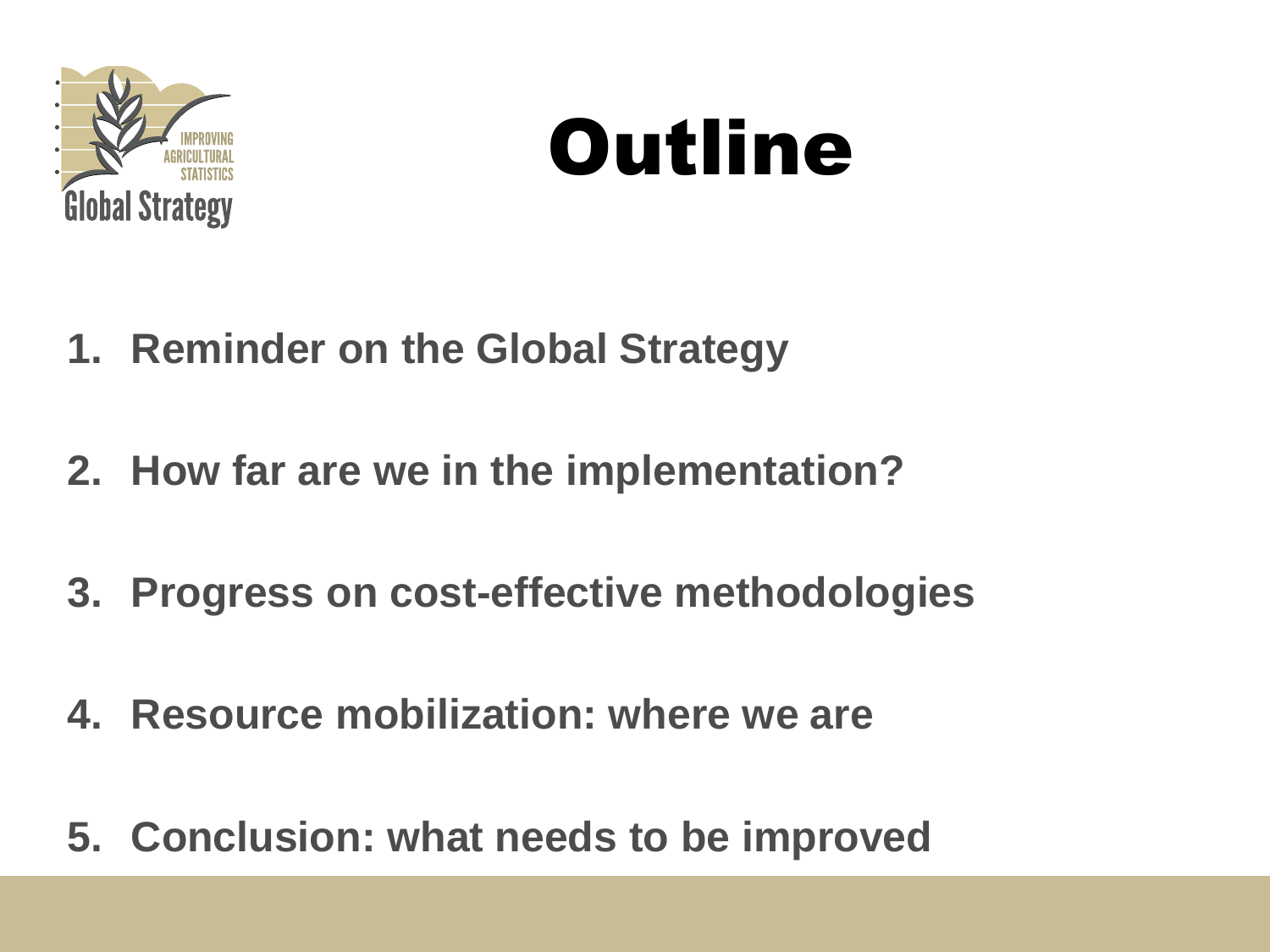

# Nuts and bolts for the implementation of the Global Strategy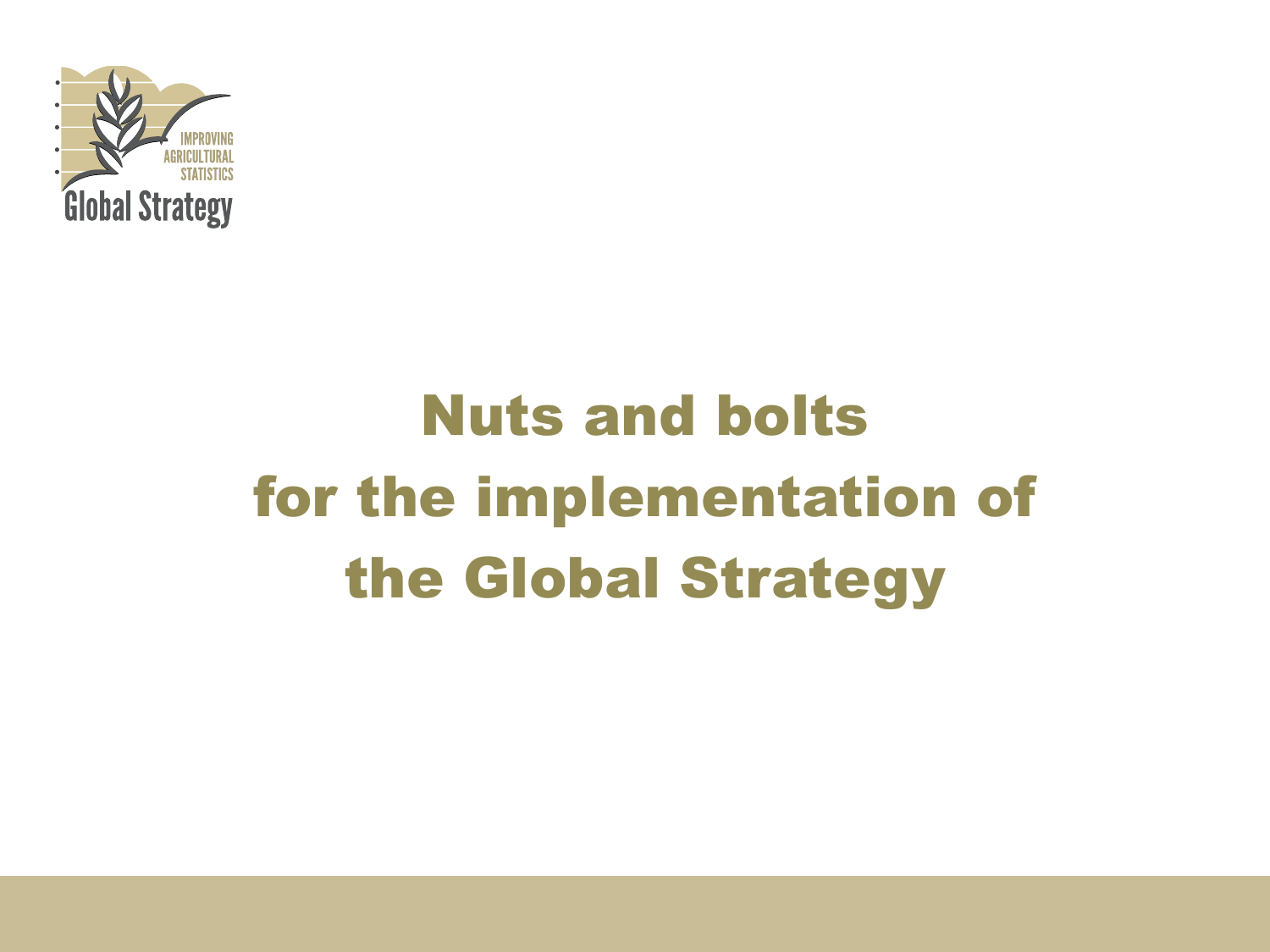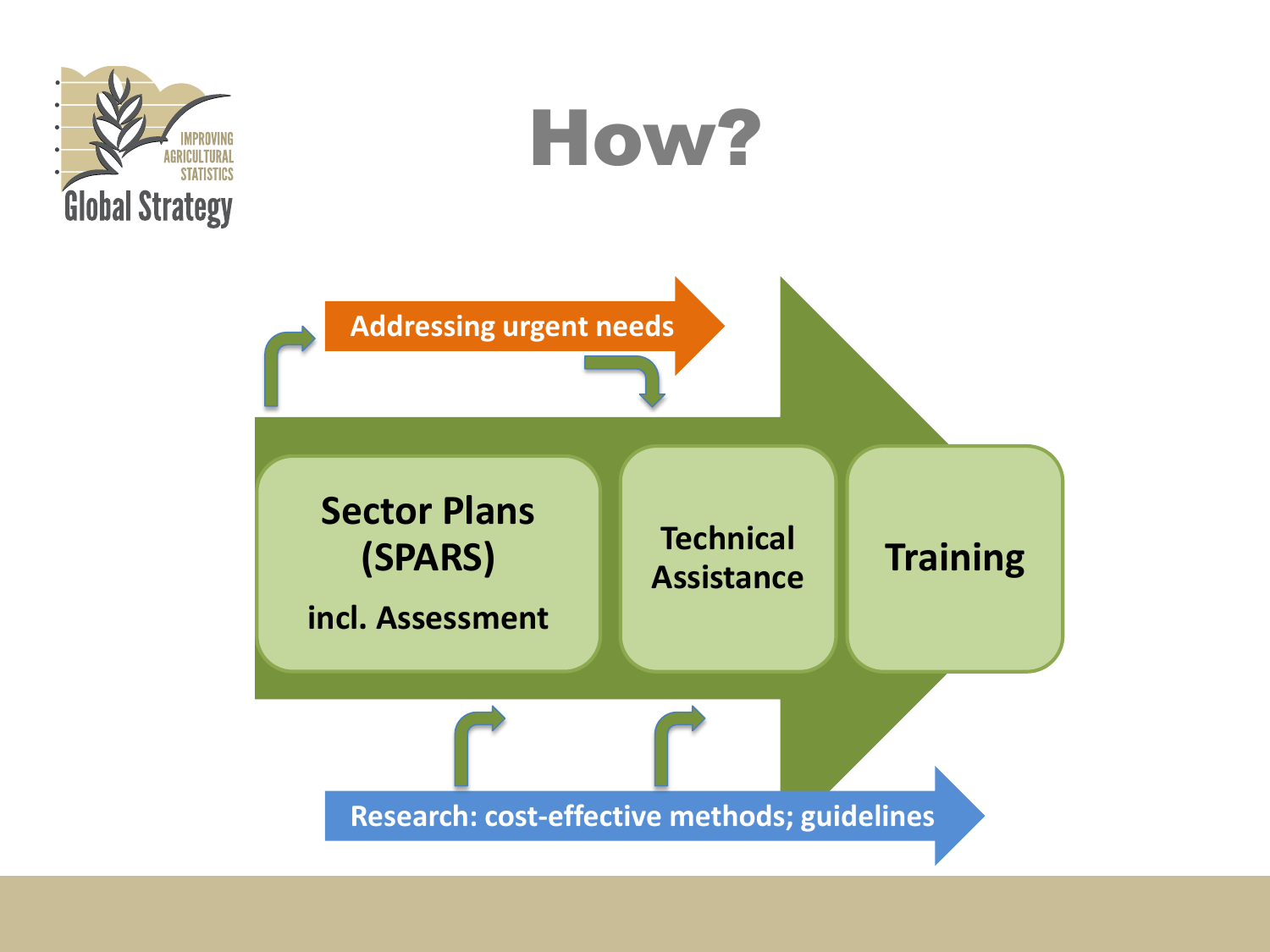

# How far in the implementation?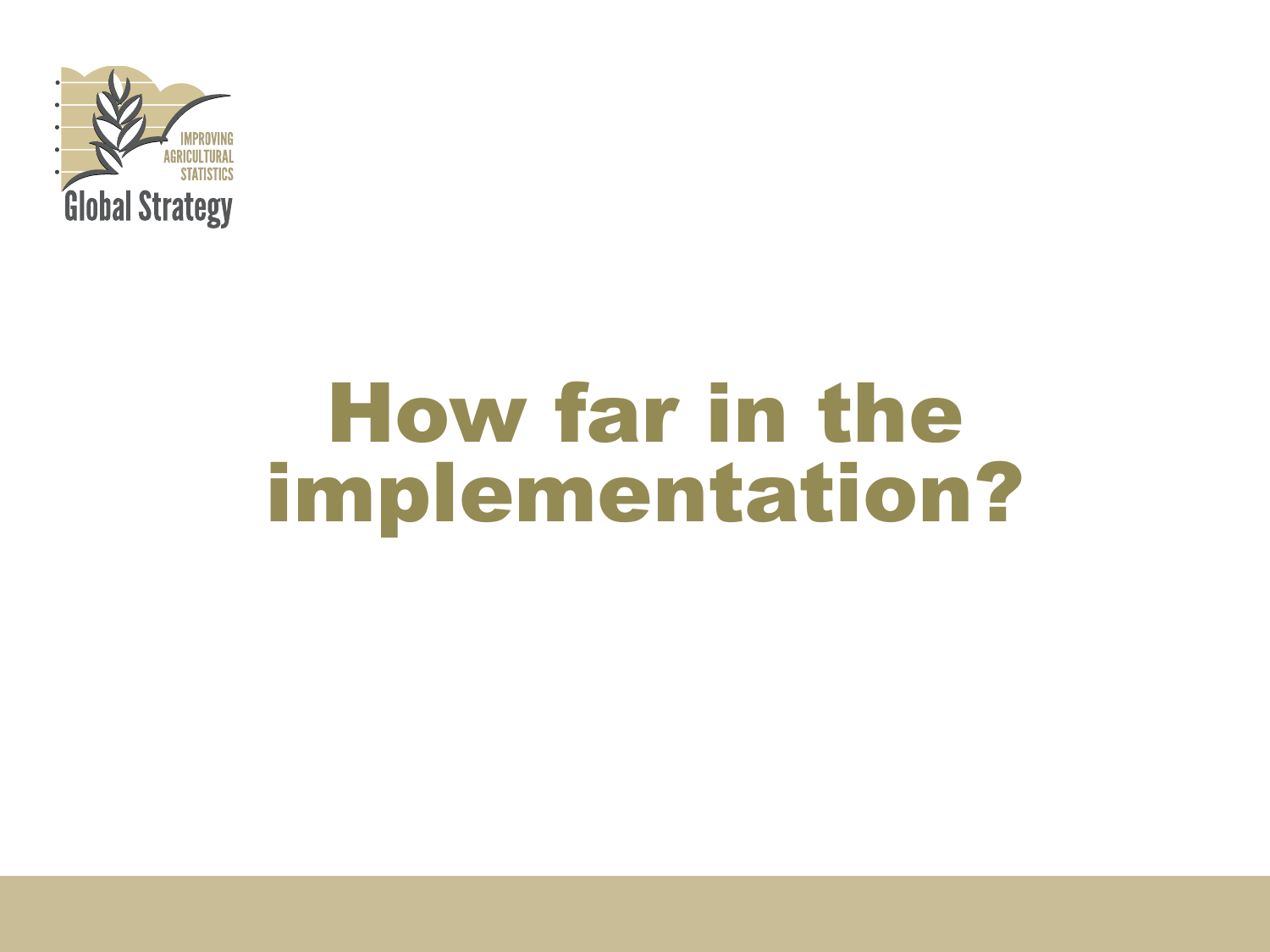

### Governance

**Global governance** put in place and functioning

**Regional mechanisms functioning**

**Action plan extended**: 2012-2016 > 2012-2017

#### **Regional action plans:**

- **Africa and Asia-Pacific operational**
- **LAC, CIS endorsed by the GSC**
- **Near East to be finalised**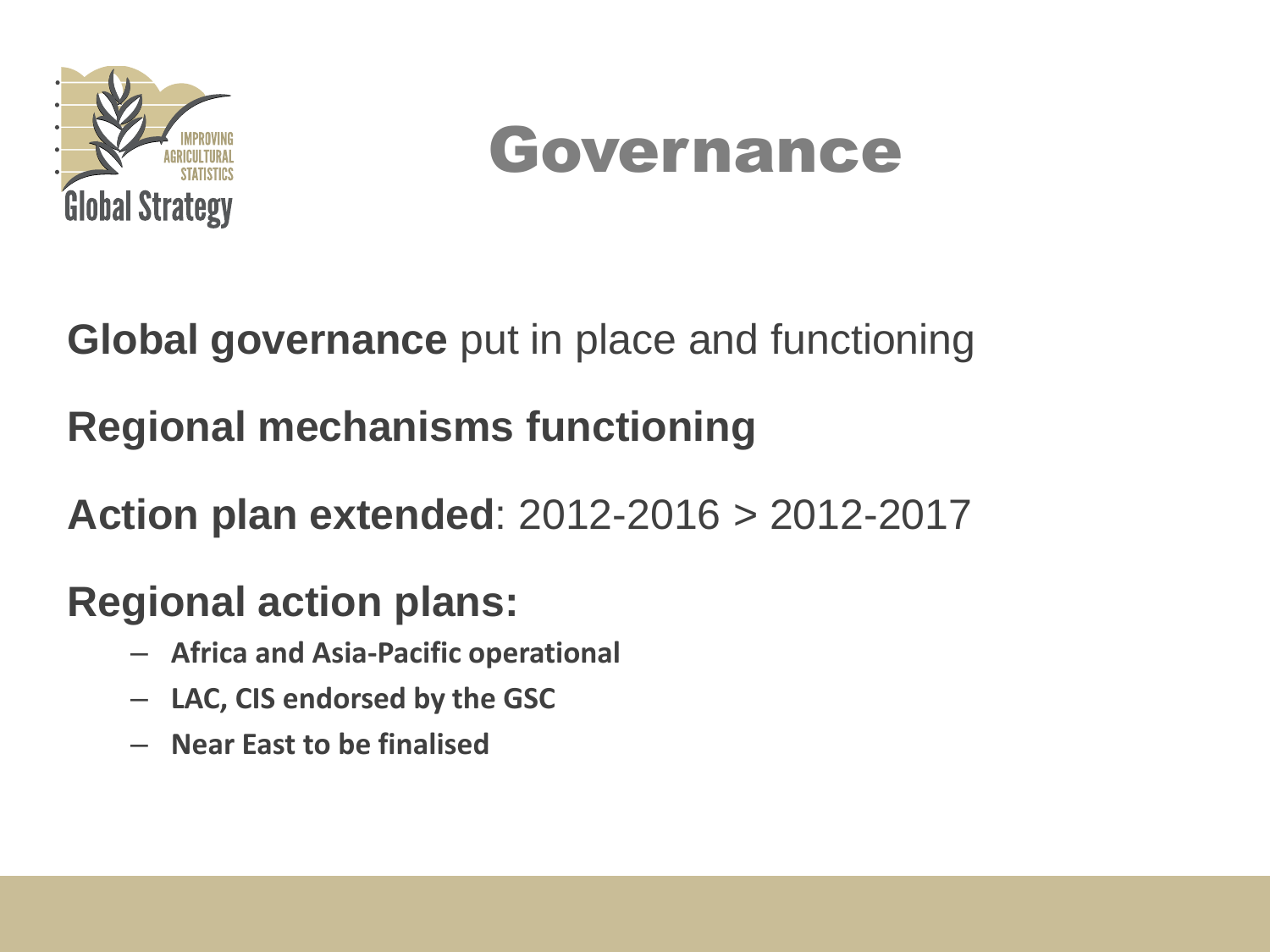

# Implementation at global level

**Coordination:** improved with regional implementing partners

**New M&E framework, operational**

**GS, umbrella for other TA initiatives**

**Research component:** significant progress made (details below)

**Guidelines and training material:** 30 technical reports/guidelines to be available by the end of 2015

**Communication tools:** e-bulletin, booklets, website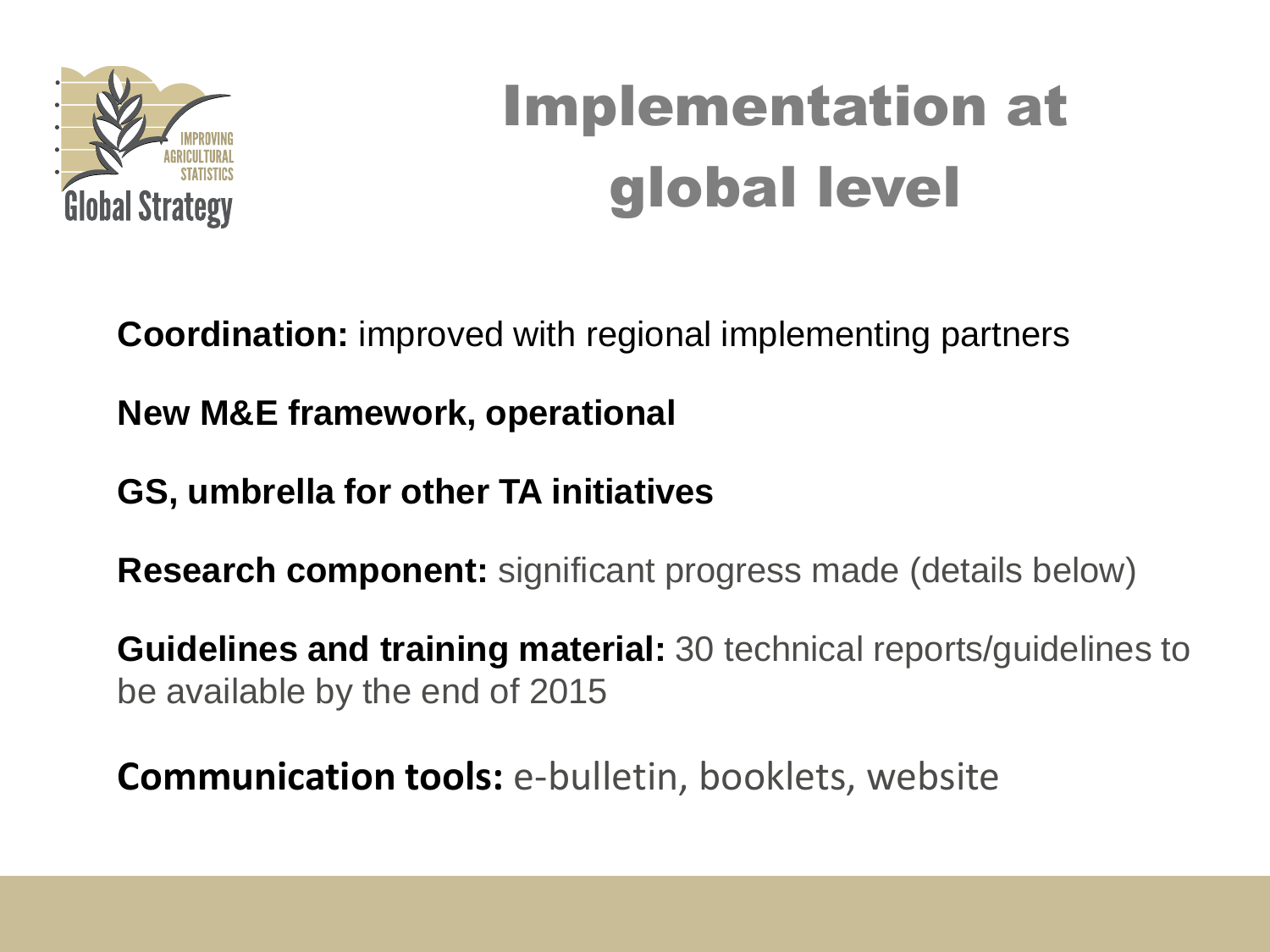

### Implementation at regional level (Africa – Asia/Pacific) 1

#### **Support national governance mechanisms**

• Agriculture Statistics Committees and Technical Working Groups

#### **Country Assessments (CA) and In-Depth Country Assessments (IdCA)**

- CA reports on the capacity to produce agriculture statistics available for all countries in Africa and Asia
- On-going IdCA of the Agricultural Statistics Systems: available for 15 countries in Africa and 8 in Asia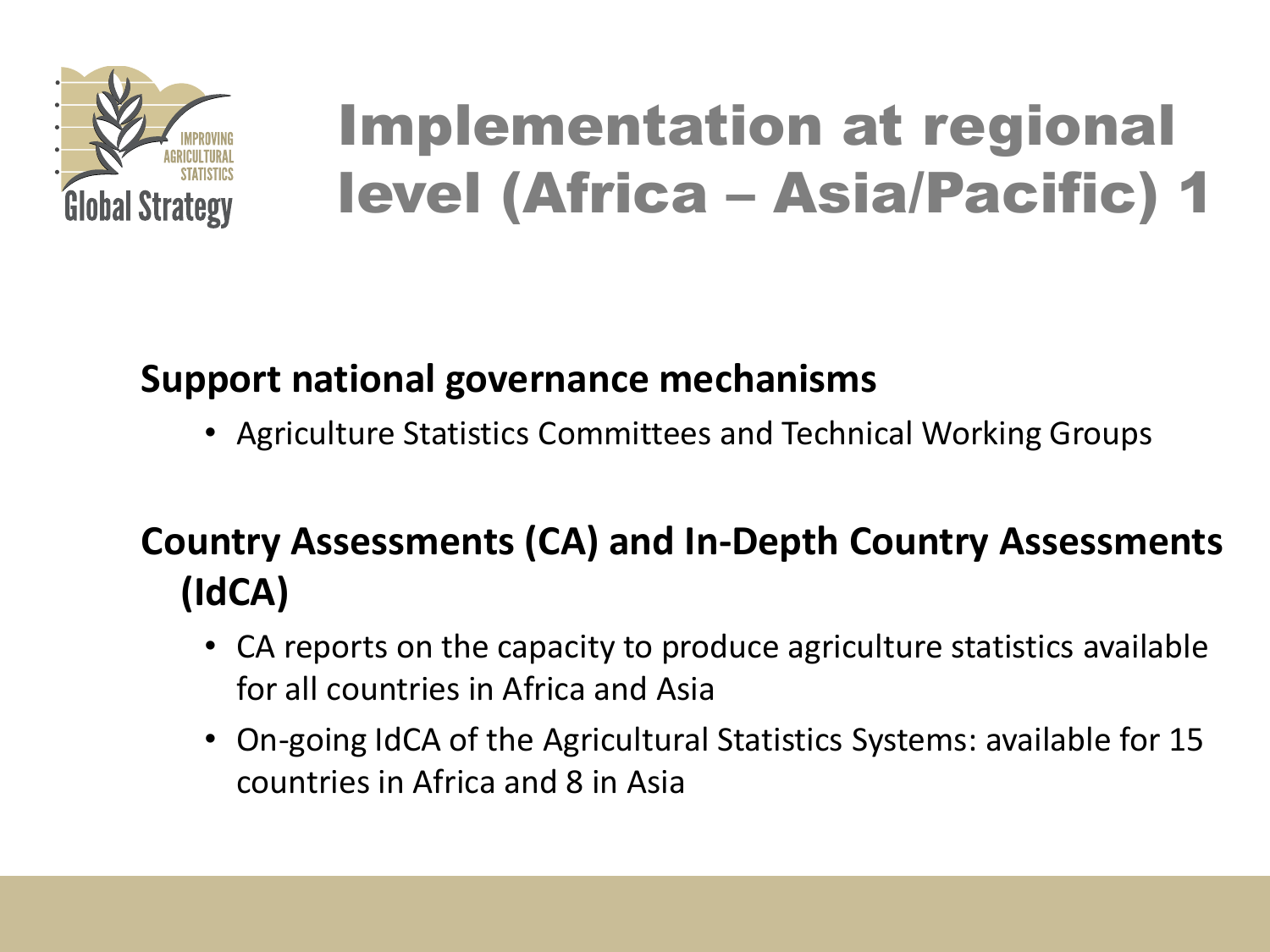

### Implementation at regional level (Africa – Asia/Pacific) 2

#### **Support Strategic Plan for Agriculture and Rural Statistics (SPARS)**

- 20 countries started the SPARS process
- 4regional workshops organised

#### **M&E framework to monitor implementation**

#### **Technical Assistance on new cost-effective methods**

• Cost of Production in Africa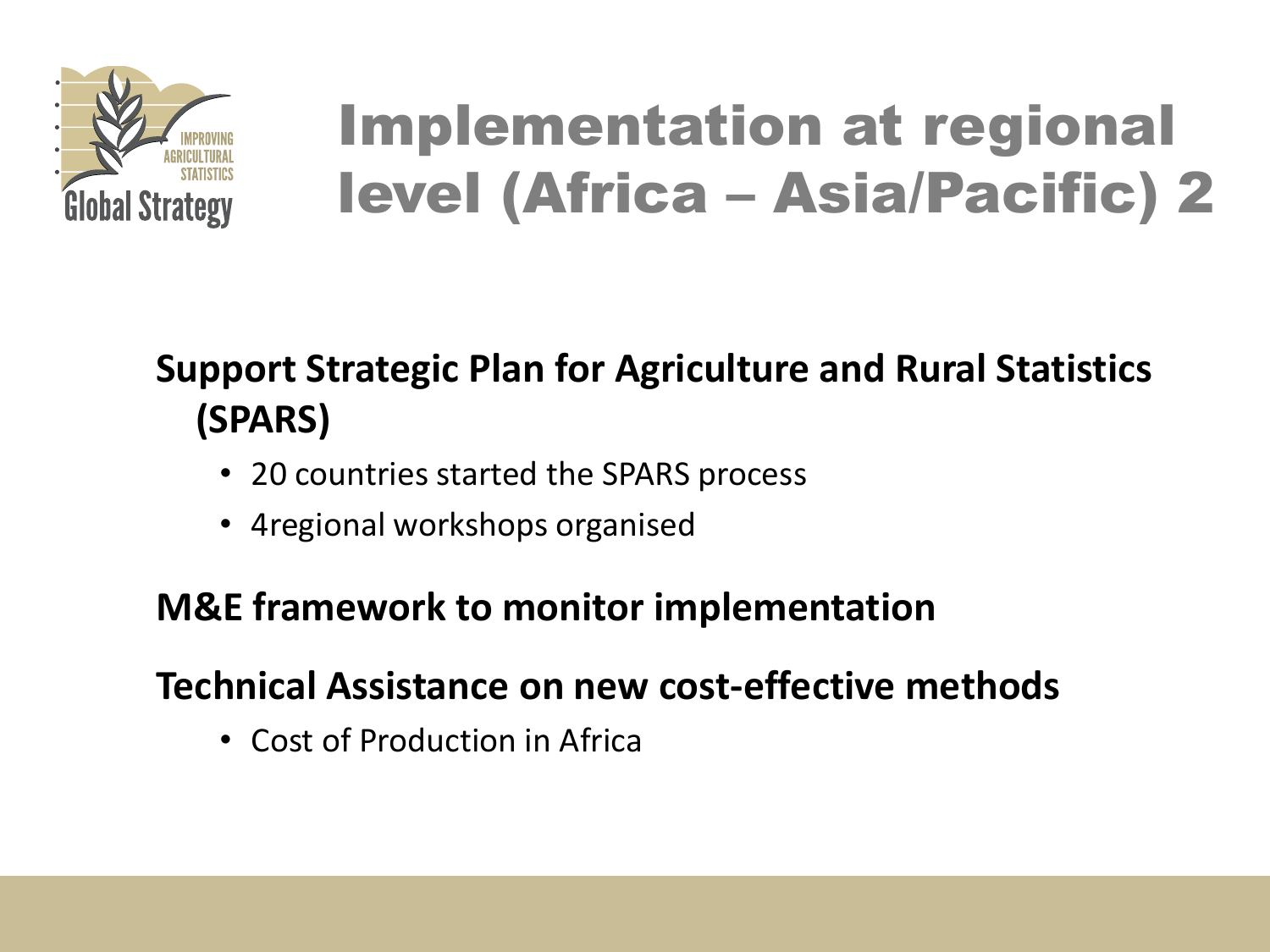

### Implementation at regional level (Africa – Asia/Pacific) 3

#### **Training activities**

- **Increased coordination and contribution to development of training standards:** 
	- Validation of formal training standard curricula in Africa
	- Creation of a training institution sub-network for agriculture statistics in Asia and the Pacific
- **Scolarships** (Africa): 60 long-term students in Regional schools
- **Support to regional schools** in Africa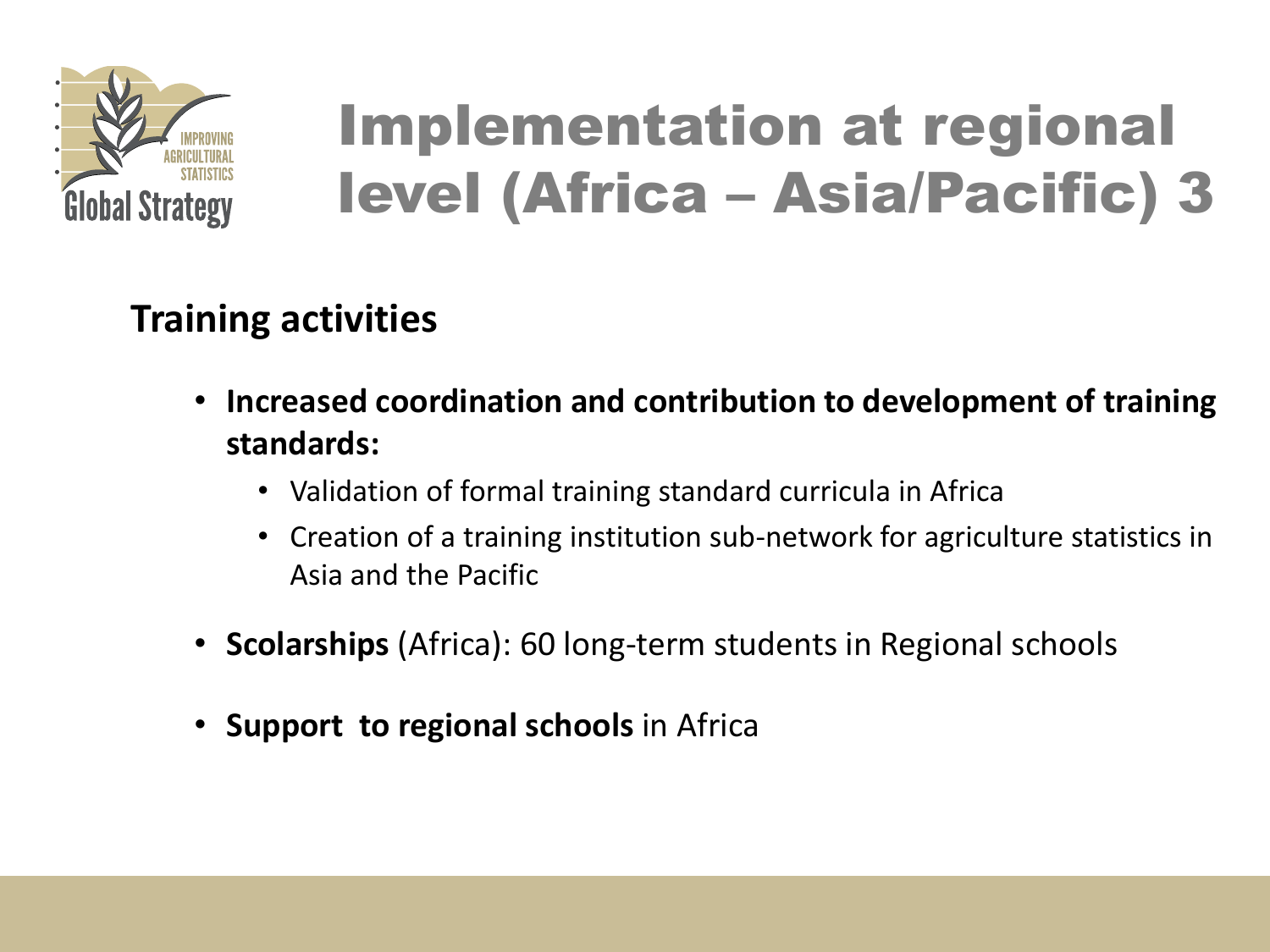

#### Progress on cost-effective methodologies (Global office)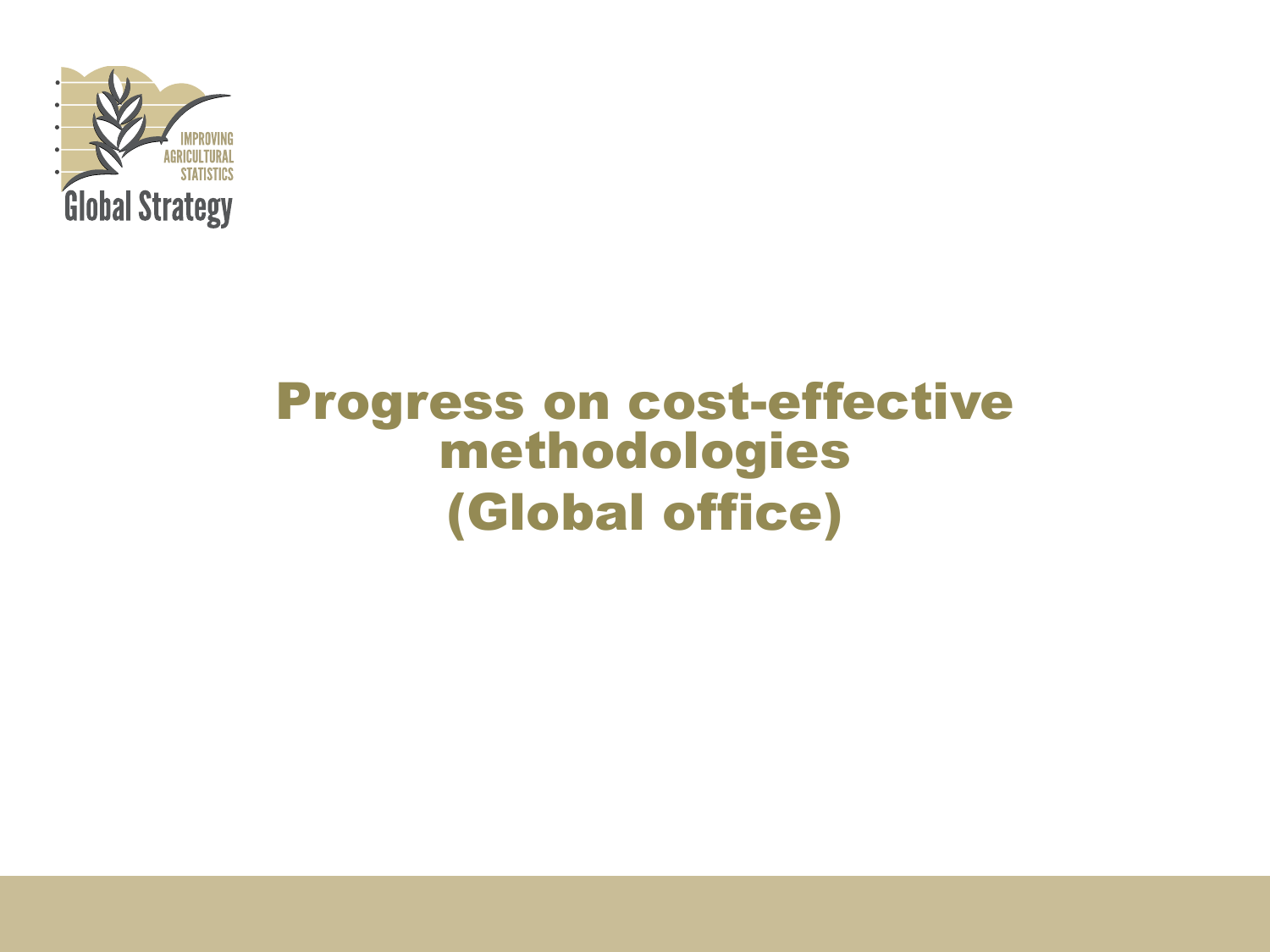

#### **THEME 1: Framework for agricultural statistics**

- **SEEA-Agri:** Handbook on System of Environmental-Economic Accounting for Agriculture-Forestry-Fisheries
- **Integrated Survey Framework:** Guidelines
- **AGRIS**: integrated survey toolkit

#### **THEME 2: Improving methods for MSF (Master Sampling Frames)**

- **3 Technical reports available**
- **Handbook on MSF:** *by Dec 2015*
- **Country practices**: *by Dec 2015*
- **Field Tests:** started in 2015. Nepal, Rwanda, Guatemala.
- **Open source Software package.** Development started in 2015.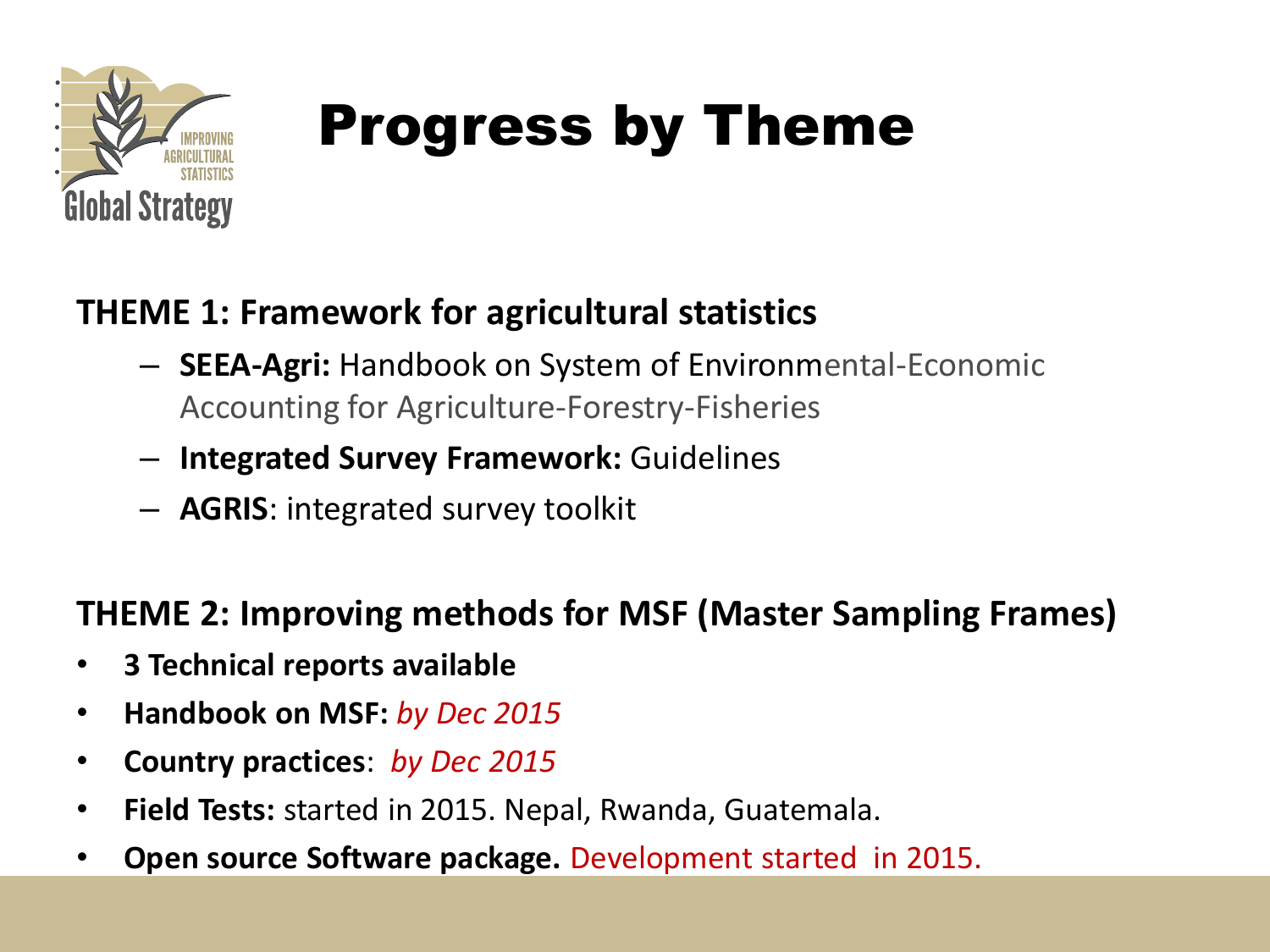

#### **THEME 3: Improving data collection methods**

- **Cost of Production**: Draft Guidelines published. Training material and final publication available in December 2015
- **Post Harvest Losses:**
	- Literature review, review of methods reports: available
	- Methodological options, and protocols for field testing the proposed methodologies under development.
- **Technology for data collection:** CAPI developed by World Bank/LSMS team with support of GS. Available and fully functional. Use in Ag censuses and surveys are tested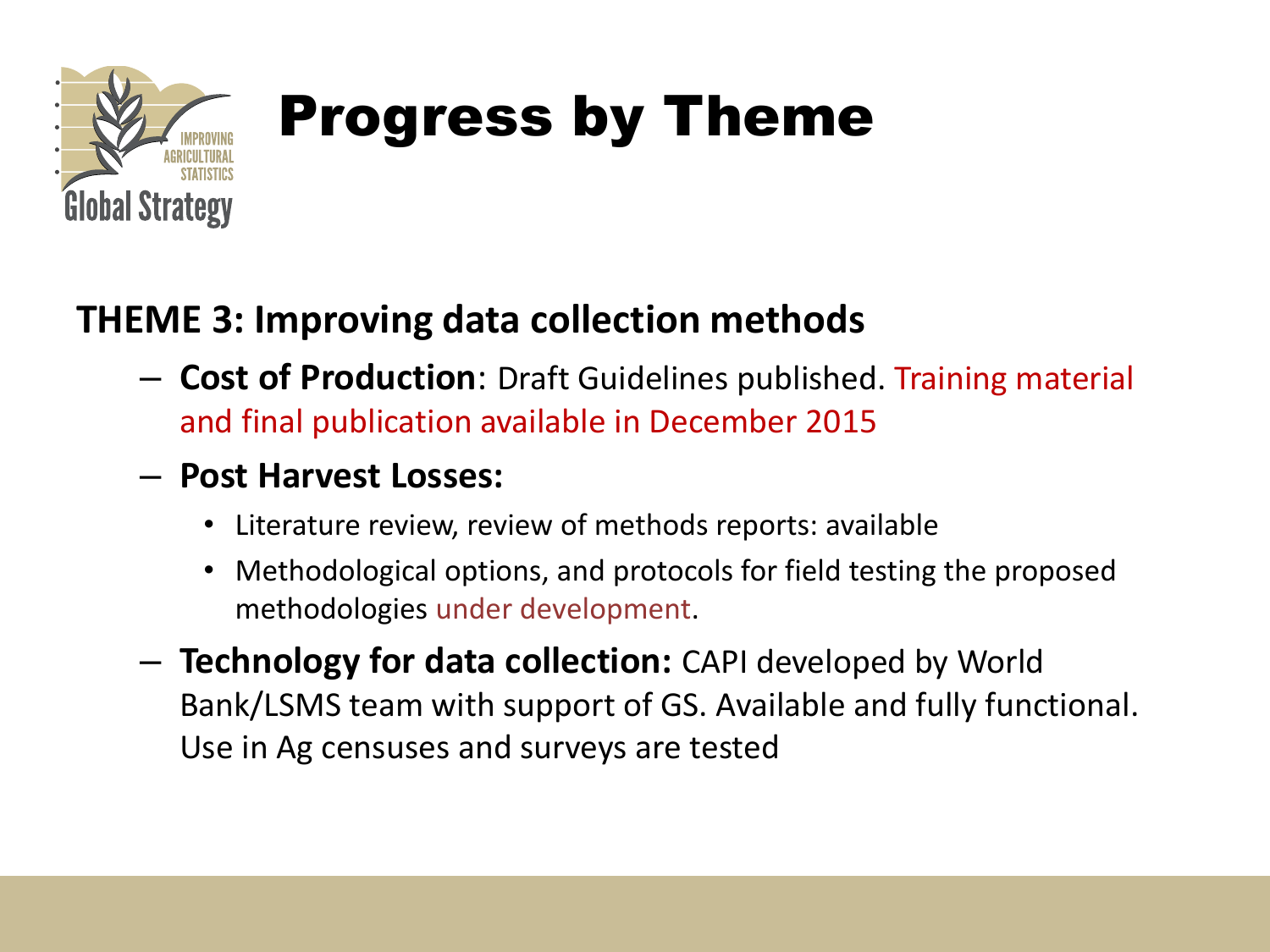

#### **THEME 4: Improving methods for estimating livestock and livestock products**

- **Livestock and livestock products (UNE):** 
	- **Report 1: Literature review. Available**
	- **Report 2: Gaps analysis and proposals. Available**
	- **Field tests completed**
- **Guidelines on Nomadic Livestock**: To be published by Dec 2015.

#### **THEME 5: Improving food security statistics methods**

- **Improving Methodology for Food Balance Sheets:** *Draft TR by Dec 2015.*
- **Improving methods for measuring food consumption:** Research papers available, draft guidelines ready by January 2016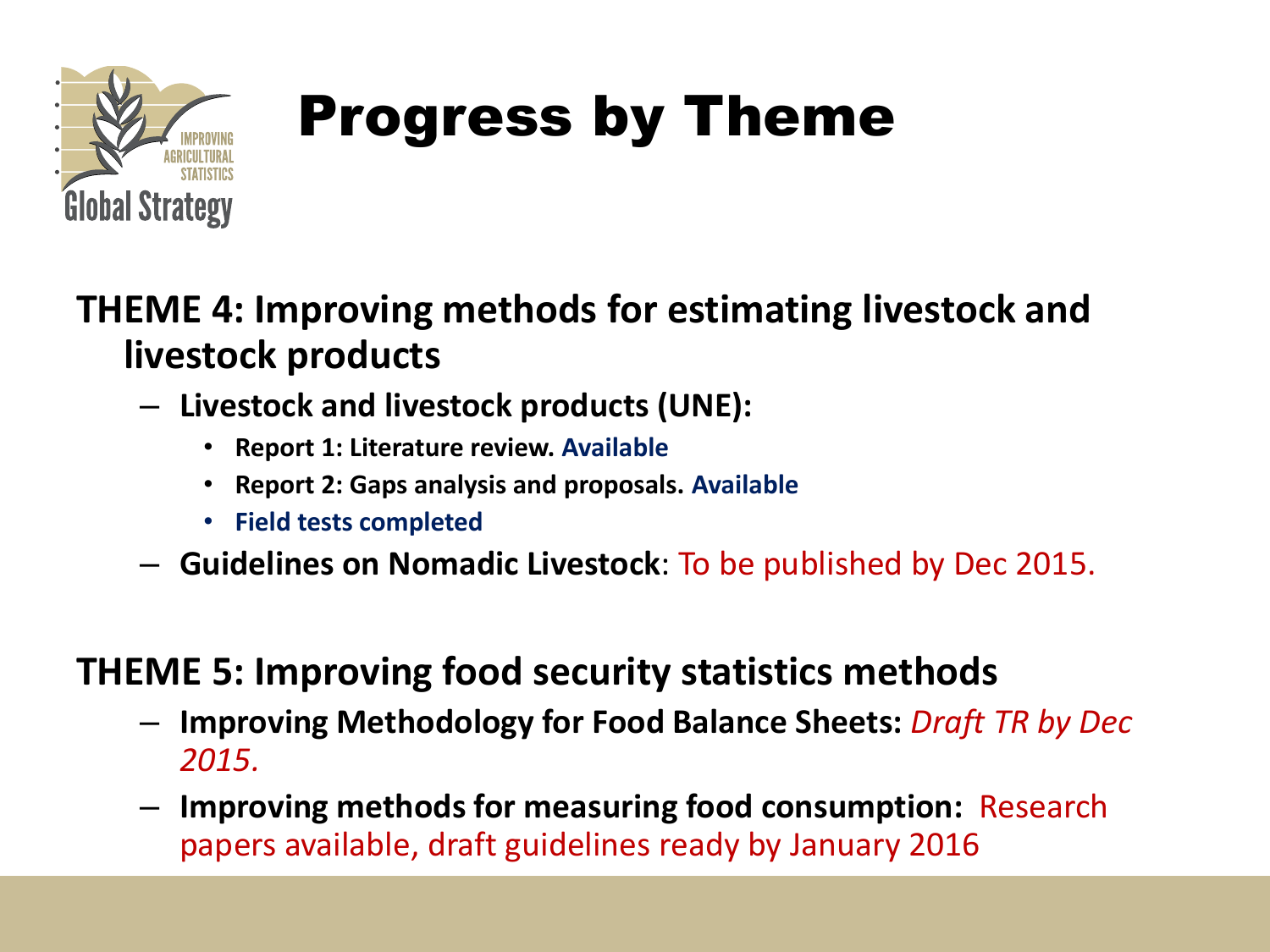

**THEME 6: Improving methods for crop estimates** 

- **Estimation of crop area, yield, and production (IASRI):**
	- Literature review, Gap Analysis and Proposed Methodologies available, Pilot tests being organised

#### – **Methods for estimating yields of root crops (WB/LSMS):**

- Methodology to be made available by December 2015

#### **THEME 7: Improving the methodology for using remote sensing**

- **Cost-efficiency of remote sensing in developing countries:** *Technical report under editing.*
- **Methods for using land cover/land use databases:** *Technical report available*
- **Guidelines in preparation**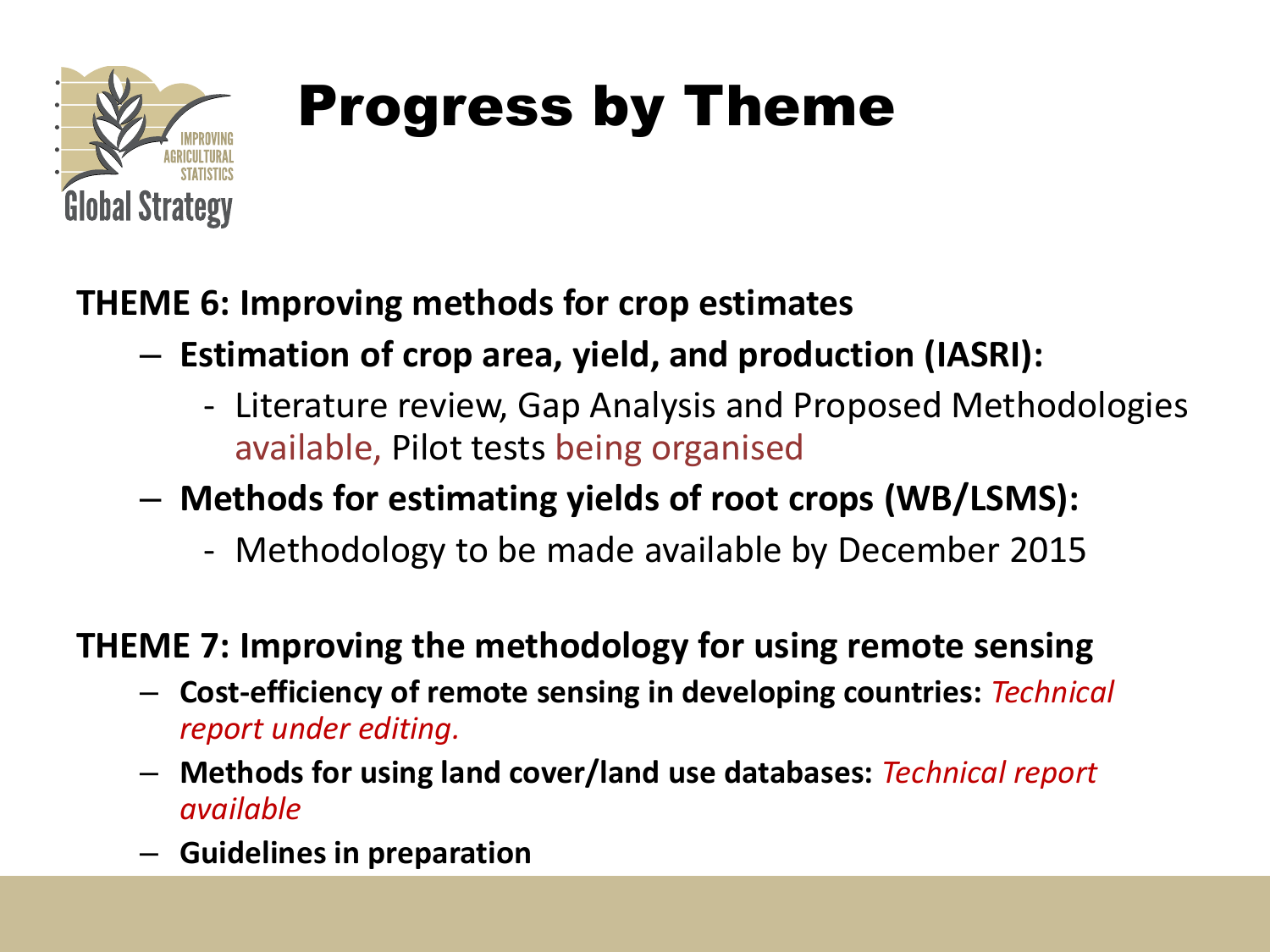

#### **THEME 8: Improving quality and use of administrative data**

- Literature review *Published*
- Reports on Administrative Data in Developed Countries, Agricultural Administrative Sources used by Developing Countries, Data Gaps and proposed improvements. *Available*
- Pilot tests being organised

#### **THEME 9: Indicators and collection methods for small scale fisheries**

– DRAFT Guidelines to Enhance Fisheries and Aquaculture Statistics Through a Census Framework *published. Field tests being organised, final version to be available beginning of 2016*

**THEME 10: Better integration of geographic information and statistics:**  *Spatial disaggregation and integration of various kinds of geographical information and geo-referenced survey data*: *published*.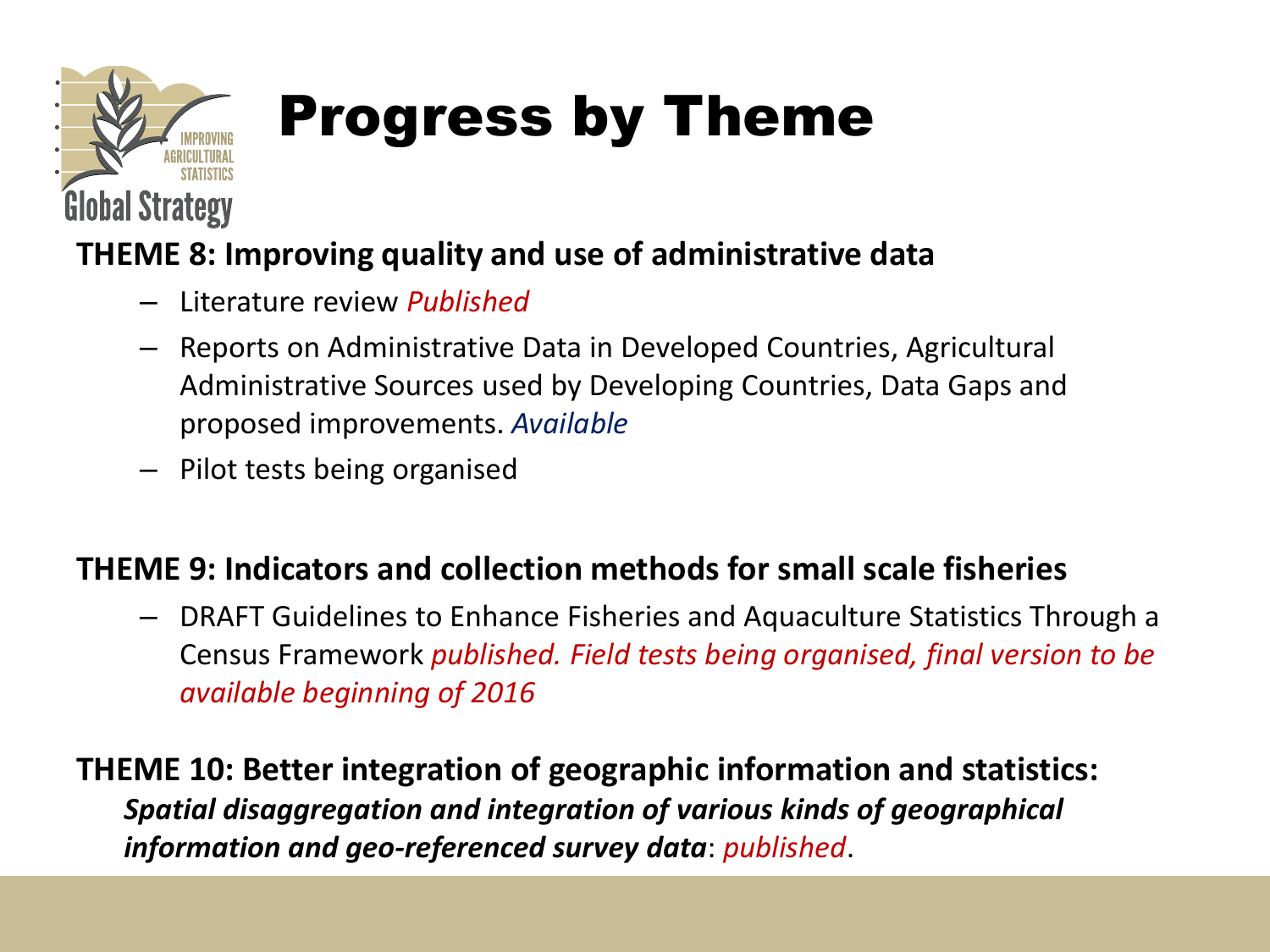

#### **COMPLEMENTARY TO THE GS: MARKET STATISTICS**

#### **In the framework of AMIS initiative**

- Methodology on stocks statistics
- Crop forecasting methods
- Market prices (using advanced technologies: mobile, crowdsourcing)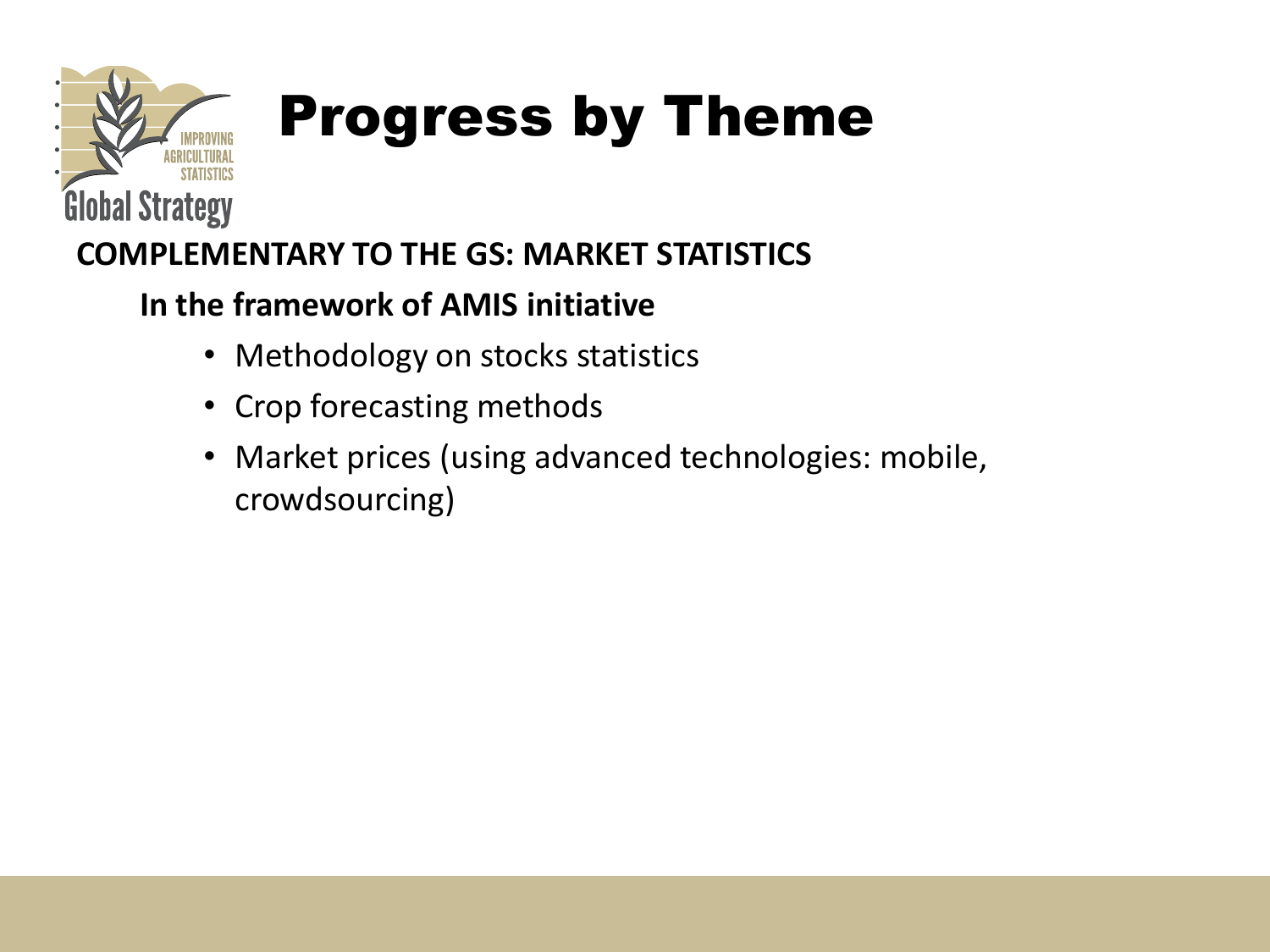

# New Developments

#### **New Themes (started 2015)**

- AGRIS methodology finalisation and testing
- Gender disaggregated data
- Rural statistics
- Farm typologies
- **Horticulture**
- Data reconciliation of censuses and surveys
- Forestry Products Statistics
- Inclusion of fuelwood module in household surveys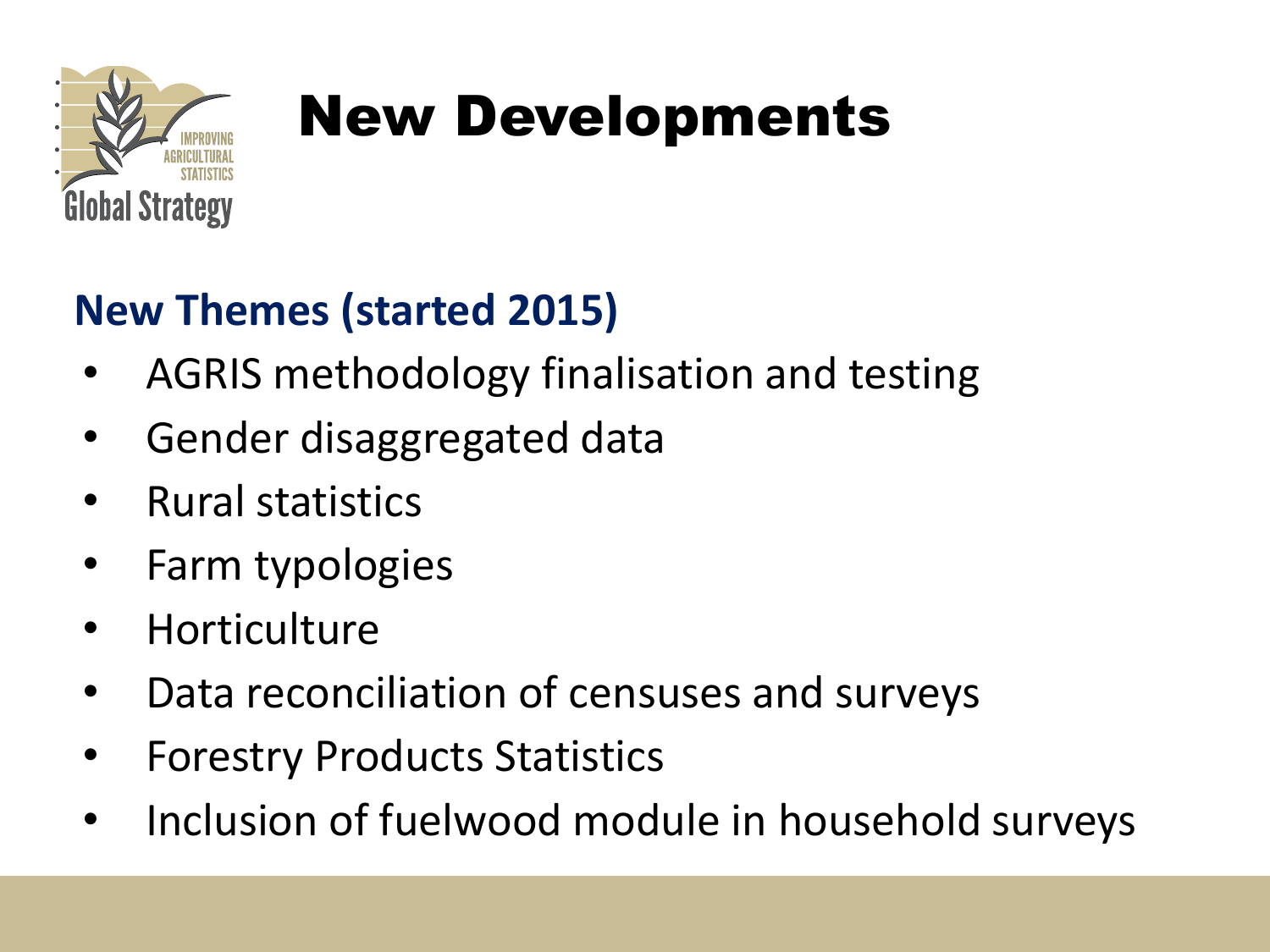

# Some challenges

- Funding gap: Rural statistics, Agri-environmental indicators, Funding Agriculture stats, Users needs, Data dissemination
- SDG process with new emerging needs to be addressed: productivity of small farmholders, sustainable agriculture
- Limited availability of high level expertise in some fields
- Organising country pilot tests: timing, synergies, national priorities
- Connecting research topics that are running independently

### $\mathbb Q$  Research outputs are living documents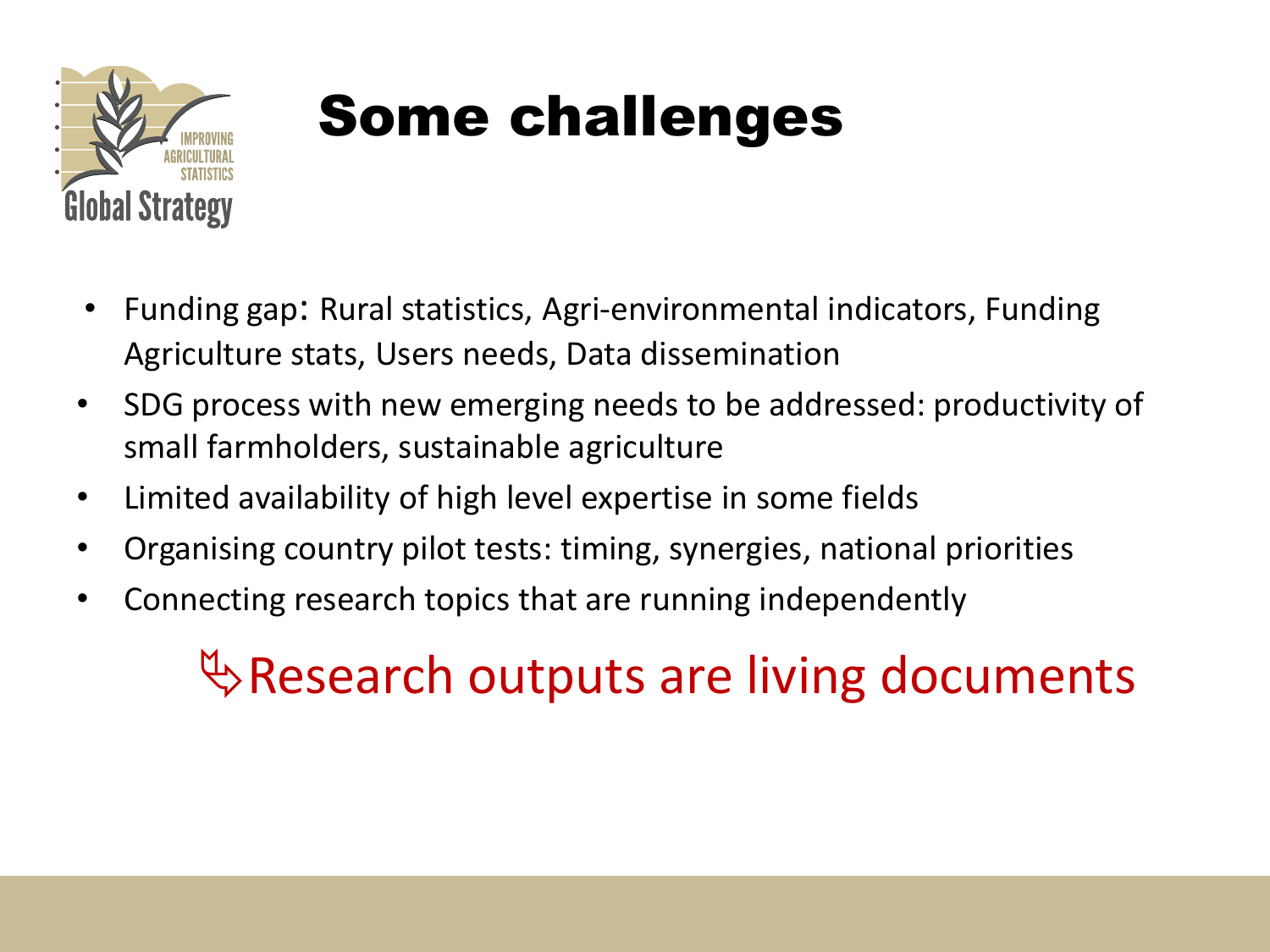

# Resource mobilization: where we are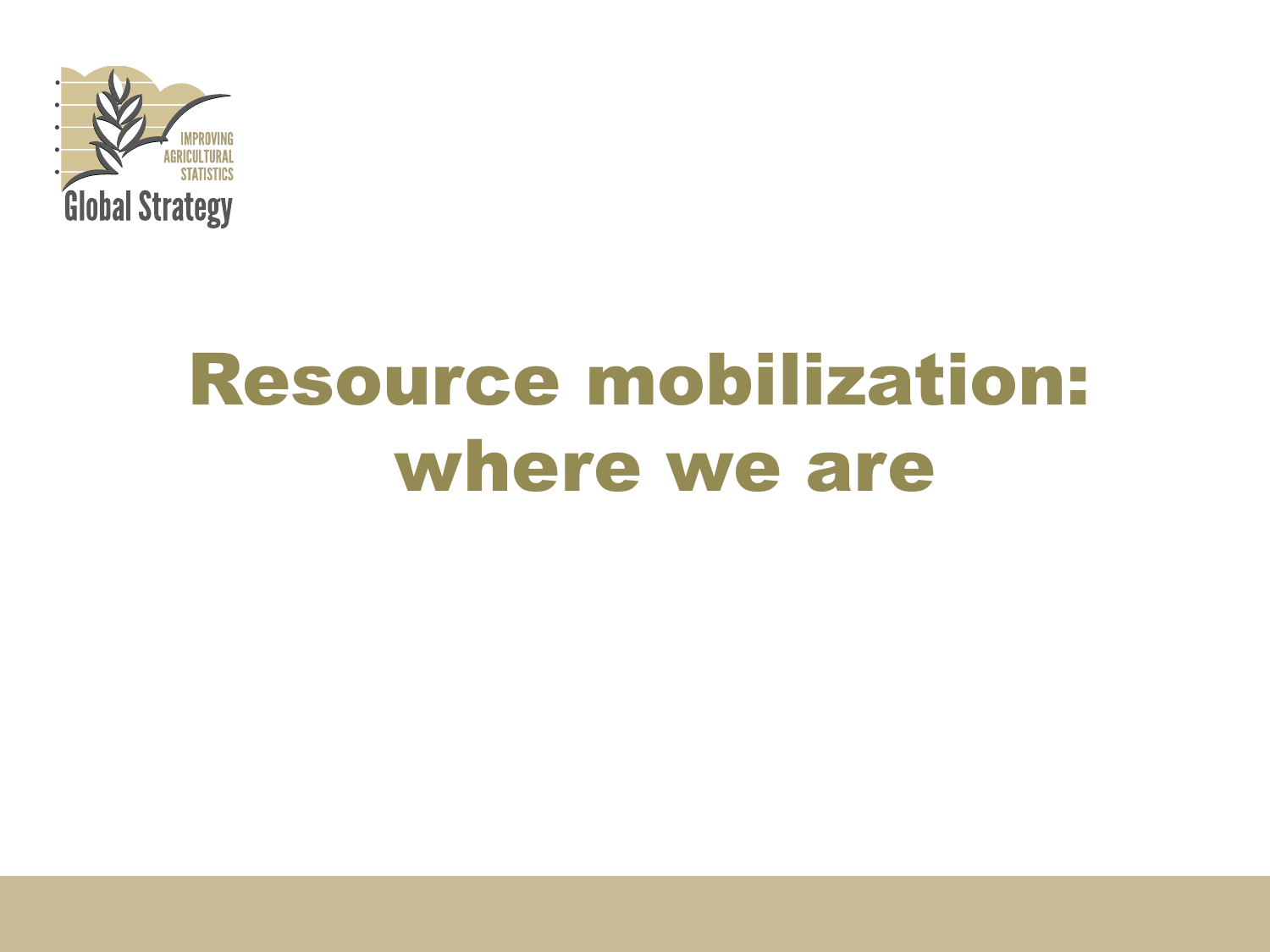

# Funding: the situation

- **Total budget: 84 M USD**
- **Total committed: 41 M USD**
- **Recently** EU contributed: 10 M USD for Africa
- • **Global Trust Fund** put in place and disbursements made to regional implementing partners (UNECA, UNESCAP, AfDB, FAO)
- **Still 3 regions** without GS funding: LAC, Near East, CIS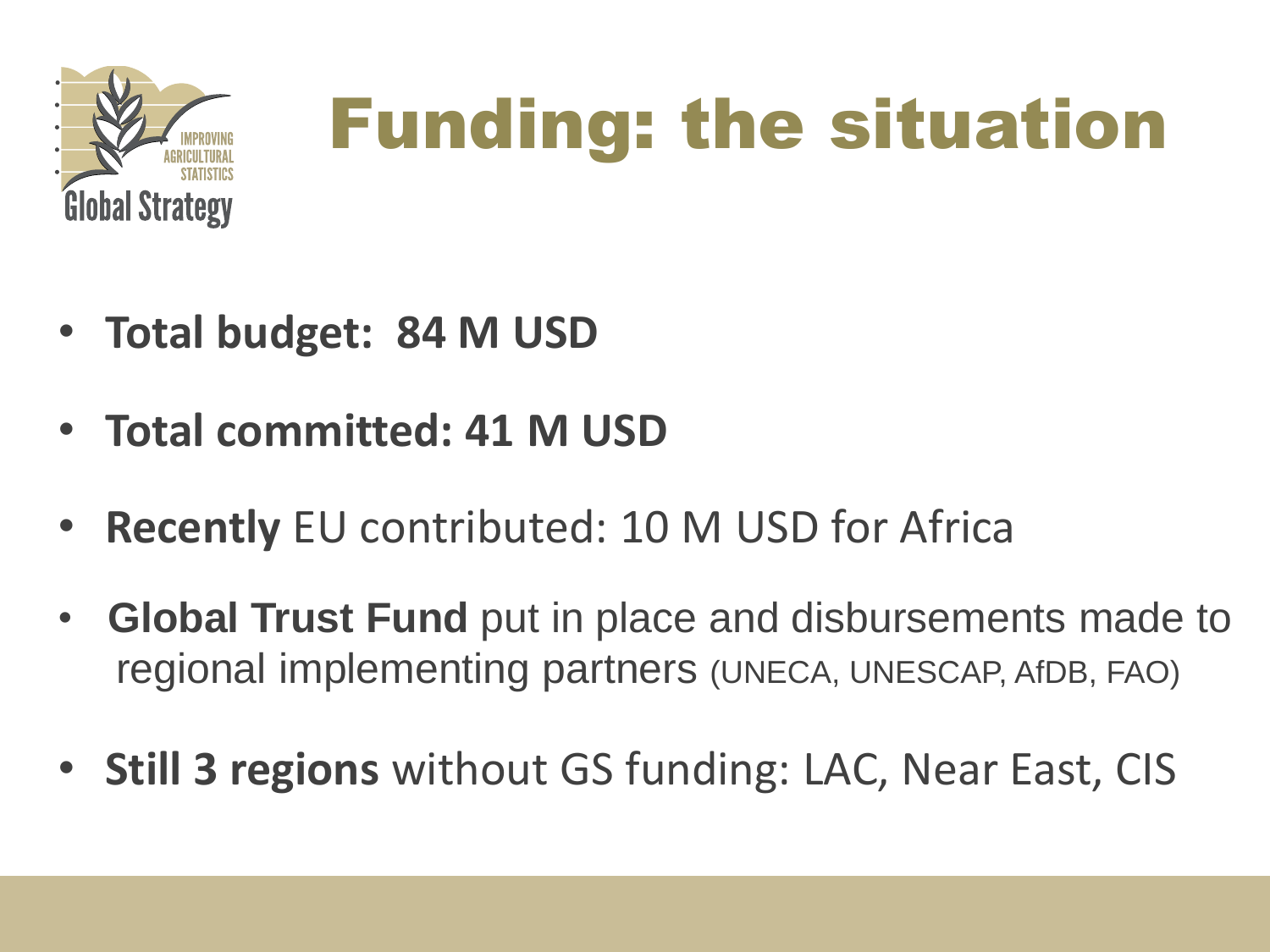

### Mobilizing resources: which strategies?

- **At which level: global/regional/sub-regional?**
- **Global Trust Fund?**
- **Earmarked?**
- **What about the needs of funding at country level?**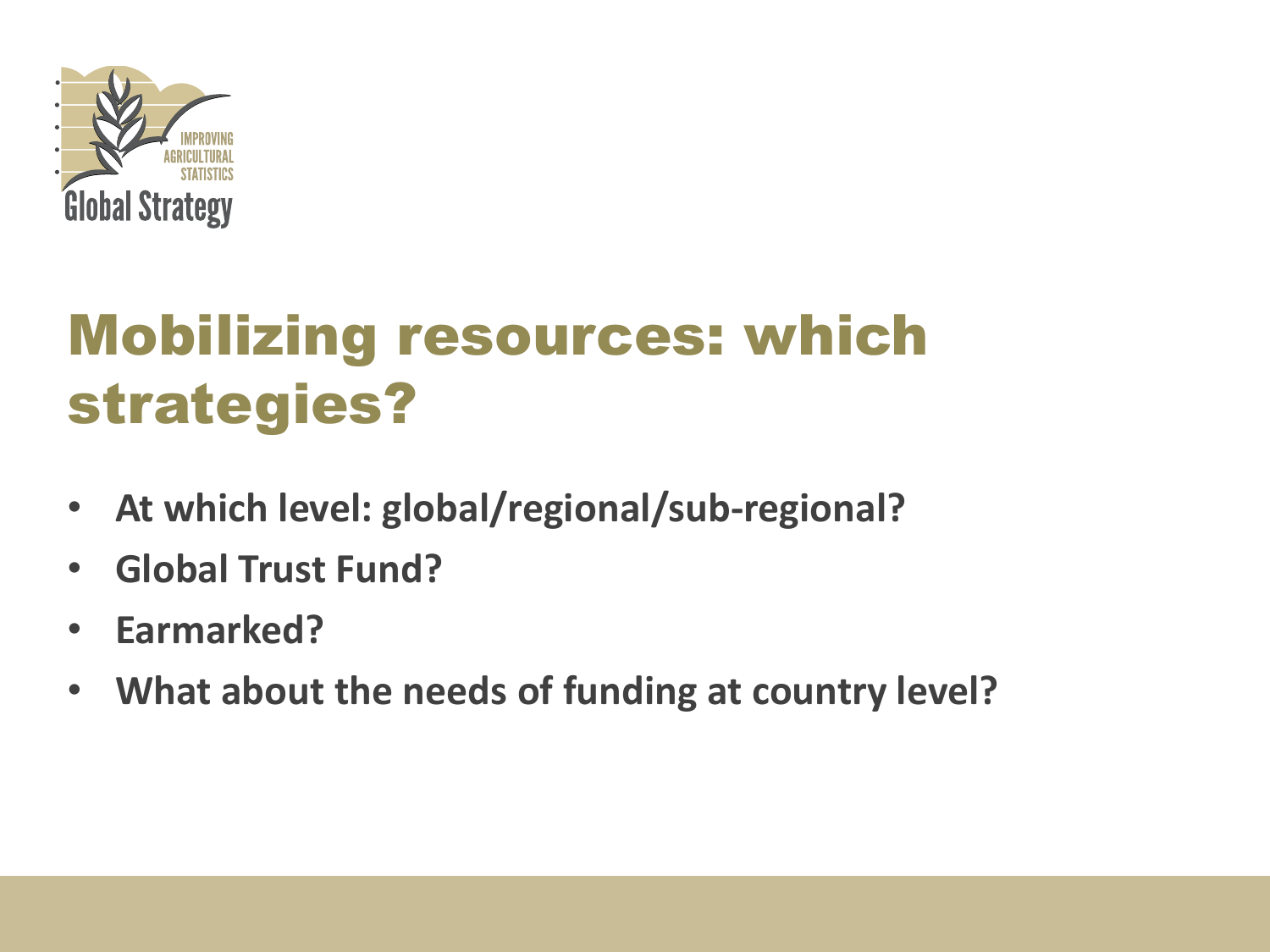

# Conclusion: Next expected improvements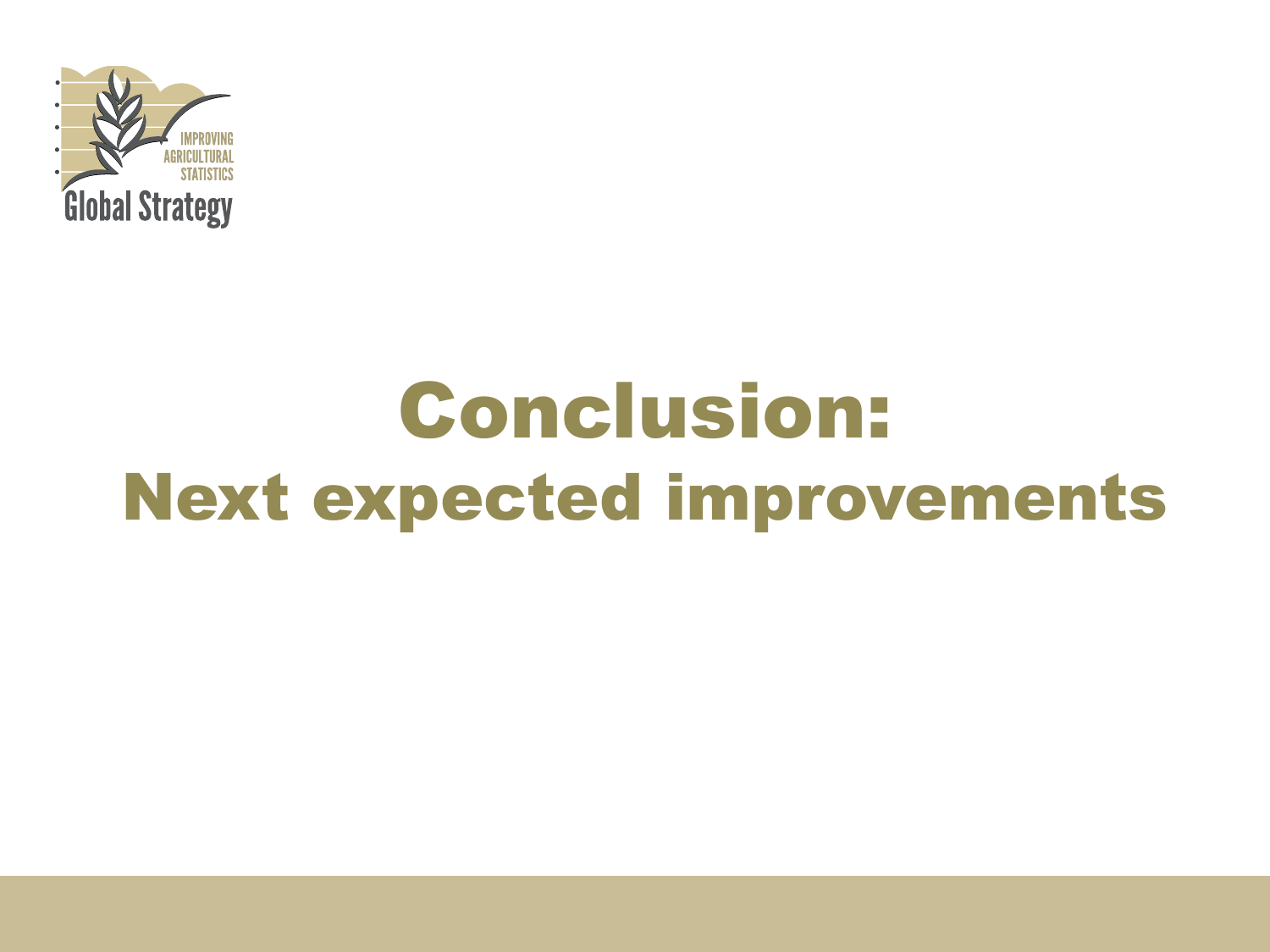

# Next improvements (1)

Focusing better **research priorities** on **urgent needs** from countries **> What are the priorities? > Linkage with SDG's**

Promoting the role of the **GS as a platform** for better **coordination of capacity development** initiatives in the field of agricultural statistics

**> Coordination with other initiatives: on-going**

**> Better advocacy, outreach**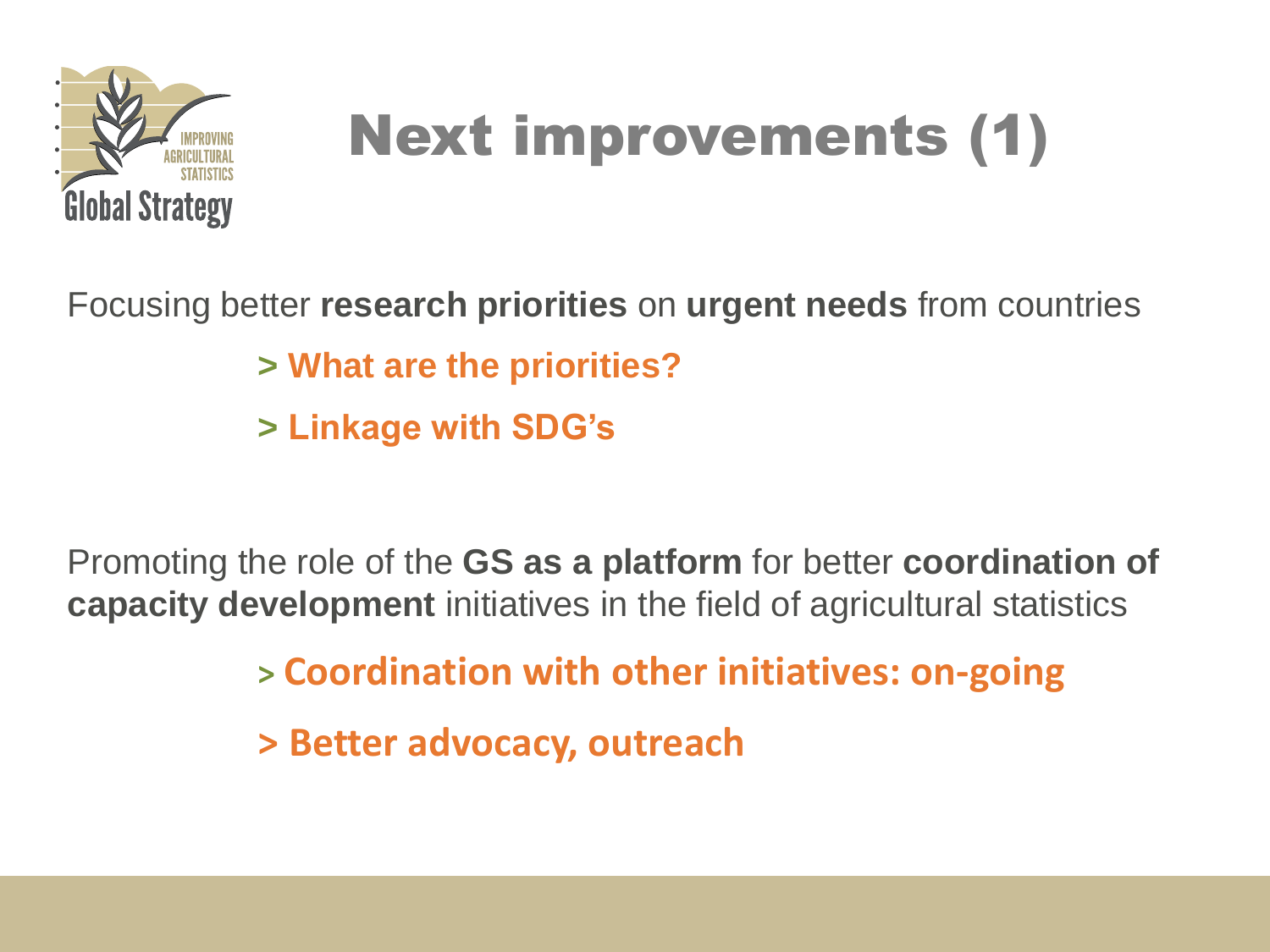

# Next improvements (2)

#### Furthering efforts for GS **resource mobilization > Regional donor conferences : 2016**

Preparing the second phase of the Global Strategy

**> From Capacity building to Support to data Collection**